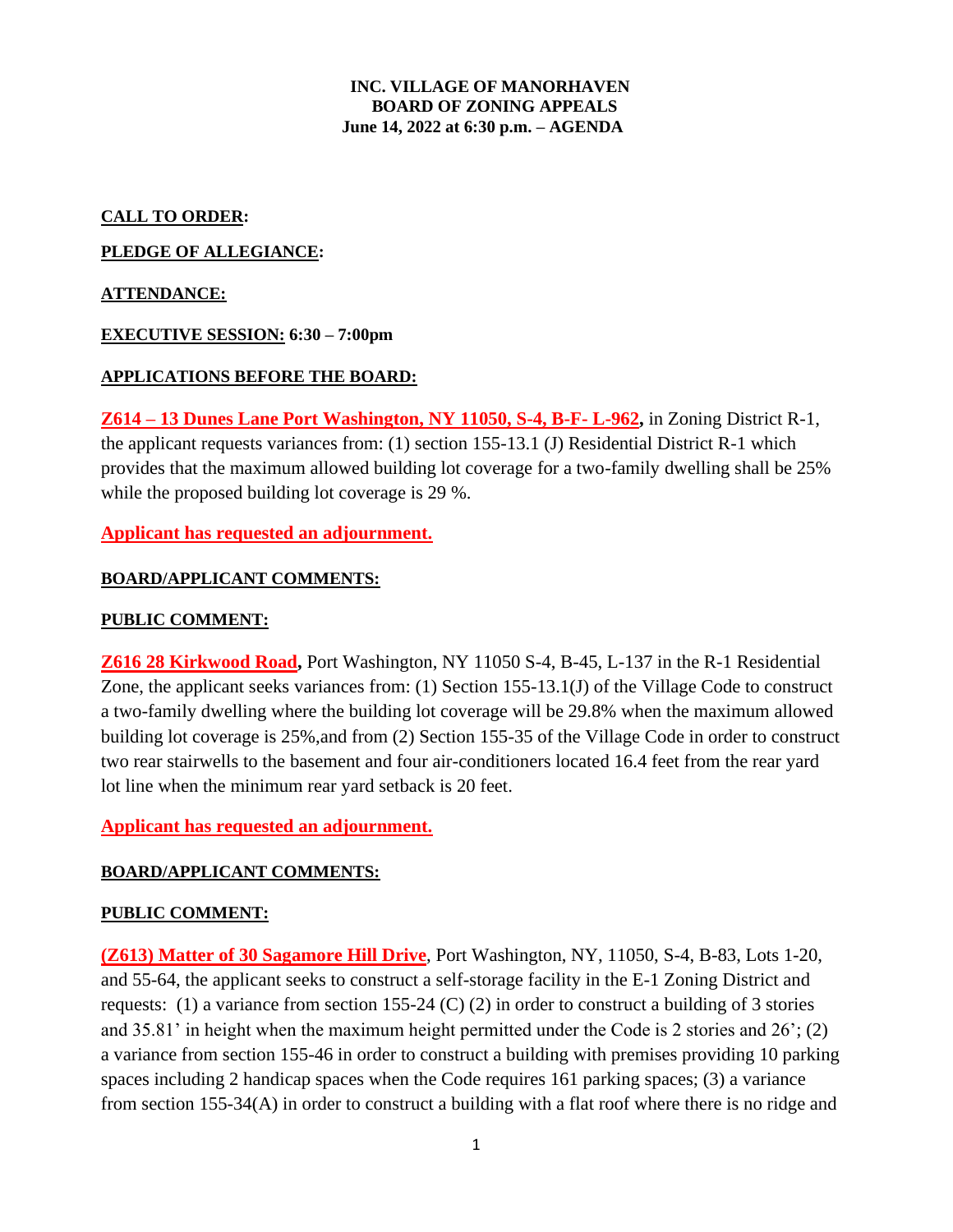where there is no proposed ceiling below the roofline, when the Village Code requires that there be an 18" average air space between the ceiling beams and roof beams; (4) a variance from section 155-30 (D) of the Village Code in order to construct/place a transformer in the front yard of the subject property when the placement of a structure in the front yard is prohibited; and (5) a special use permit pursuant to section  $155-24(A)(7)$  of the Village Code in order to construct a selfstorage facility within the E-1 District, for which such a special use permit may be requested as long as the storage of combustible materials is prohibited and trucks serving the facility shall have a gross weight (GWT) of no greater than 20 tons.

# **BOARD/APPLICANT COMMENTS:**

## **PUBLIC COMMENT:**

**Matter of 23A Kirkwood Road,** Port Washington, NY 11050, S-4, B-44, L-267, 375, 377, in Zoning District R-1 the applicant requests variances from: (1) section 155-13.1 (G) Residential District R-1 which provides that no building shall exceed two stories or 26 feet in height measured from established street grade and the applicant proposes a building with a height of 34 feet as measured from the street grade; (2) section 155-13.1 (J) Residential District R-1 which provides that the maximum allowed building lot coverage, for a two-family dwelling shall be 25%, and the proposed building lot coverage is 29%; (3) section 155-35 Appurtenance Construction in that the applicant proposes to maintain one rear stoop and four air conditioners encroaching into the minimum rear yard setback of 20 feet by having setbacks of 17' for the stoops, 16' for the air conditioners and such items are not permitted appurtenance encroachments of the Village Code into minimum rear yards.

#### **BOARD/APPLICANT COMMENTS:**

#### **PUBLIC COMMENT:**

**Matter of 23B Kirkwood Road,** Port Washington, NY 11050, S-4, B-44, L-164, in Zoning District R-1 the applicant requests variances from: (1) section 155-13.1 (G) Residential District R-1 which provides that no building shall exceed two stories or 26 feet in height measured from established street grade and the applicant proposes a building with a height of 34 feet as measured from the street grade; (2) section 155-13.1 (J) Residential District R-1 which provides that the maximum allowed building lot coverage, for a two-family dwelling shall be 25%, and the proposed building lot coverage is 29%; (3) section 155-35 Appurtenance Construction in that the applicant proposes to maintain one rear stoop and four air conditioners encroaching into the minimum rear yard setback of 20 feet by having setbacks of 17' for the stoops, 16' for the air conditioners and such items are not permitted appurtenance encroachments of the Village Code into minimum rear yards.